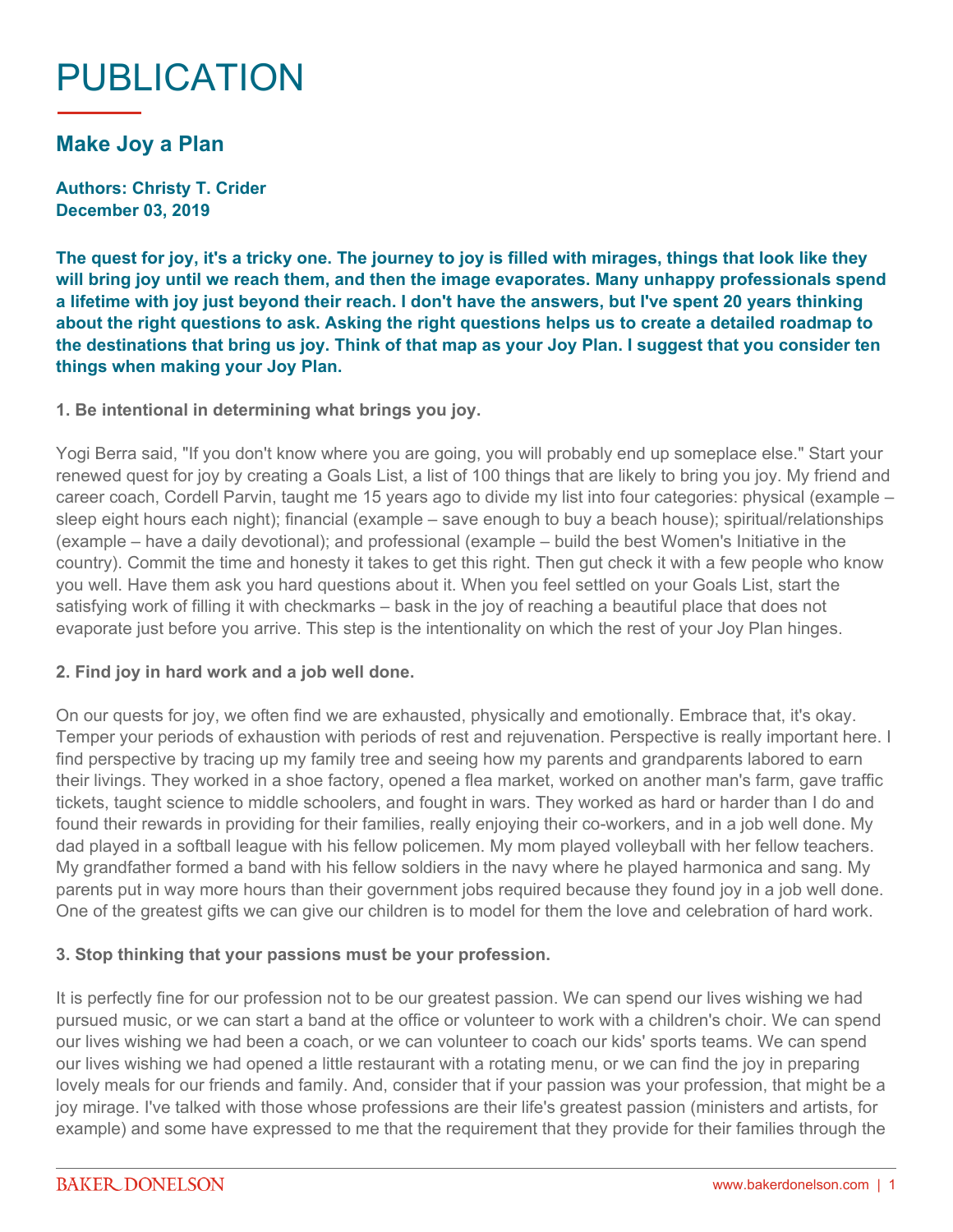business side of their passion lessens the joy they find in it. Whether our profession is or is not something that stirs wild passion in us should be no obstacle to our ability to experience full joy.

### **4. Look at your life through the lens of a lifetime and not a day.**

Really meaningful, joy-filled lives are filled with stressful, long days. Don't measure your joy with a short stick. As you retrace your steps to the things that brought you the most joy, do you find a lot of missteps and pain? Let's take raising children for example. How many parents launch a child into adulthood and conclude – that parenting thing was so easy, we nailed that, no problems at all? On the flip side, how many parents after raising a child think back to the long days, the failures along the way and conclude – wow, I made a ton of mistakes, I was tired a lot, and my kid was not perfect, yet that was one of my life's most satisfying journeys? We can apply that same sort of perspective to the other things that are important enough to make our Goals List. It widens the lens through which we look for joy.

#### **5. Take a long look at your failure, learn from it, then flush it.**

Failures are essential to growth and deep joy. When we set huge goals, we are choosing to take a calculated risk that may result in us falling short. When we fail, it's important to reconstruct what went wrong and how we can do better the next time. Once you have found your lesson learned, you must let  $-$  it  $-$  go. My son is a pitcher. I would like to apologize publicly to anyone who sat next to me on the bleachers when he was pitching, for the things I said to the umpires who called balls on the corner of the plate. When a batter gets on base, if the pitcher continues to focus on that last batter, the next batter will also get on base, and what could have been an isolated failure turns into a loss. My son's coach taught him that after each batter, you have to "flush it". We must flush our mistakes. Almost every mistake is both fixable and a learning opportunity, unless we dwell on them. Then those failures become real joy-robbers.

#### **6. Celebrate the mundane and the chaos.**

Most of life is routine, and therein lies a lot of joy to be spotted. It takes practice to become an expert joyspotter. I find it fascinating to sit next to a seasoned expert at an event where I am not an expert and watch as they point out things that I missed. Spotting an unintentional face mask 80 yards away. Catching a glimpse of the slight white of a deer tail in the woods 100 yards away. Tracking a 300-yard drive and knowing that the ball landed just short of the green on the left. It's baffling to me. My eyes are not trained by practice to spot what the expert can see. A seasoned joy-spotter sees the opportunities to celebrate that which others may miss. We keep champagne flutes in my office. We celebrate the small victories because it brings us joy. Sometimes when we are in the middle of chaos with more to get done than we think we can do, we turn up the music, plot our victory, and work our tails off not to let each other or our clients down. Then, we celebrate our wins as a team and we bear each other's losses. If you practice being a joy-spotter, you will find points to celebrate all along the journey and that brings joy.

## **7. Invest big for big payoff.**

Big joy takes big investment. I suggest you consider two things in deciding whether your proposed investment is 'big' enough to yield the joy payoff you want. First, consider the size of the personal investment you are making. For example, if you want to add a beach house to your Goals List, you are going to need to work really hard. If you want to be in a position to retire at 50, you are going to have to set aside money at 25 that you would like to spend on a new car. Next, consider the size of what you are investing in. I have found that investing in something bigger than myself has a multiplier effect on joy. Let's start with investments in personal relationships, that is investing in both yourself and someone else. That can double your joy payoff. Investing in the team you work with can multiply your joy. Investing time in your spiritual growth, can bring joy larger than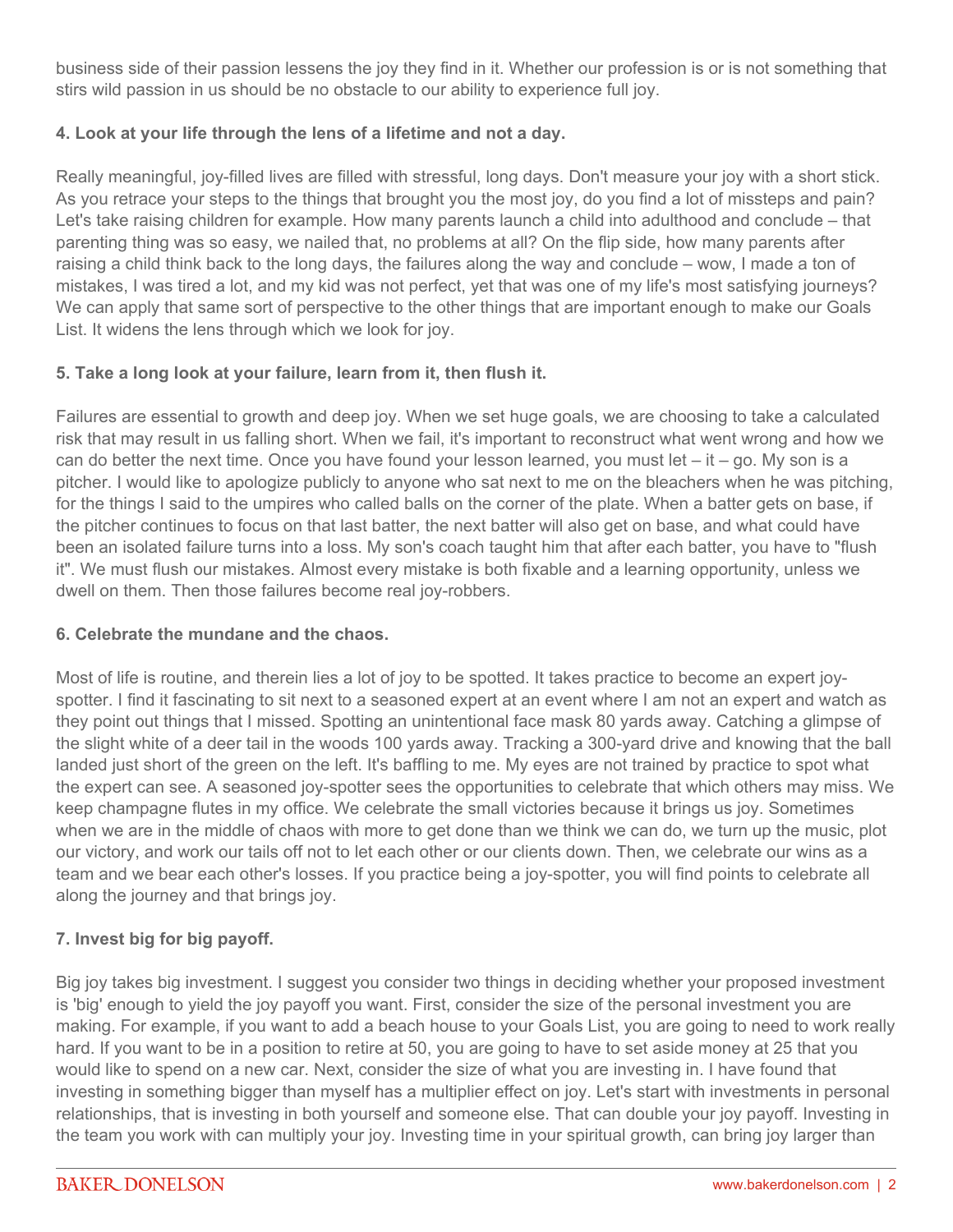we may comprehend in our lifetime. Investing in causes that are important to you and seeing the lives of others improved equates to compound interest, the eighth wonder of the world. A cautionary note here – there are seasons for everything. Parents with children who have not reached adulthood are often overwhelmed, exhausted, and burdened by guilt that they are not contributing significant time to charitable causes like they did before they were parents. If you are raising children, the heavy load on that will likely last about a quarter of your lifetime. And, make no mistake that raising kind, charitable children who will make this world a better place is a charitable cause to which you are contributing. Find charitable acts to do with your children and give others the opportunity to carry the load on heavy charitable work for a little while. You can still give financially, you can still do charitable activities with your children, and when you have more available resources, you will adjust your Goals List.

#### **8. Say 'yes' a lot and say 'no' even more.**

True joy is like gardening, you must prune some attractive things so that the maximum nutrients will reach the most beautiful things. A gardener will tell you that clipping a perfectly fine branch and watching it fall to the ground is hard. It takes practice. Yet, it must be done for the plant to thrive. There is a finite amount of nutrients that one plant can absorb. The only way to direct the maximum amount to the most desirable destinations is to eliminate the need for the nutrients to go anywhere else. Each of us has the exact same amount of time to invest in what matters to us. We have relatively the same amount of energy to devote, although those who practice self-care have more. So, an authentic Joy Plan must take that into account. Saying 'no' is pruning, and sometimes that means saying 'no' to attractive things. In having the courage to do that, our maximum energy reaches the things we have determined to be the most beautiful in our lives. There is magnificent joy to be found on the other side of that intentional decision making. If you feel guilt while pruning, that is misplaced. Saying 'yes' to things not on your Goals List equates to depriving the things on your Goals List of the resources they need to thrive.

#### **9. Be a rock in the relationships that matter.**

I suspect that when you complete your Joy Plan, relationships with those who matter most will be a critical component. Relationships take huge time and emotional investments. I have found immense satisfaction in knowing that those I care for turn to me in a crisis, and they know that I will be there. When I have tried to be everything to everyone, that joy has eluded me. This varies for introverts, extroverts and the myriad of personality classifications we can learn about ourselves. But, one thing remains constant: we need to show up for important relationships to feel content. For those of us with children, we must define for ourselves what being a good parent means to us, but I'm fairly certain of two things. First, you will want your children to know that they can count on you in a crisis. And, for the second point I will ask you to consider two questions and let you reach your own conclusion. Do you want your parents' entire world to revolve around you? Do you want your parents to be joyful in their life's passions? Your kids feel the same way.

#### **10. Get a Joy Plan accountability partner.**

When you are looking for your Joy Plan accountability partner, you are looking for someone: who knows you well, who can give honest and hard feedback, and whose judgment you trust. It's ideal when you can each serve the role for one another. Share your draft Joy Plans with each other and then schedule routine times to challenge each other on whether the plan is solidly drafted and on relentless execution. Joy Plans are thrilling to draft, exciting to share, and hard work to execute. Your Joy Plan's success can turn on the quality of your accountability partner.